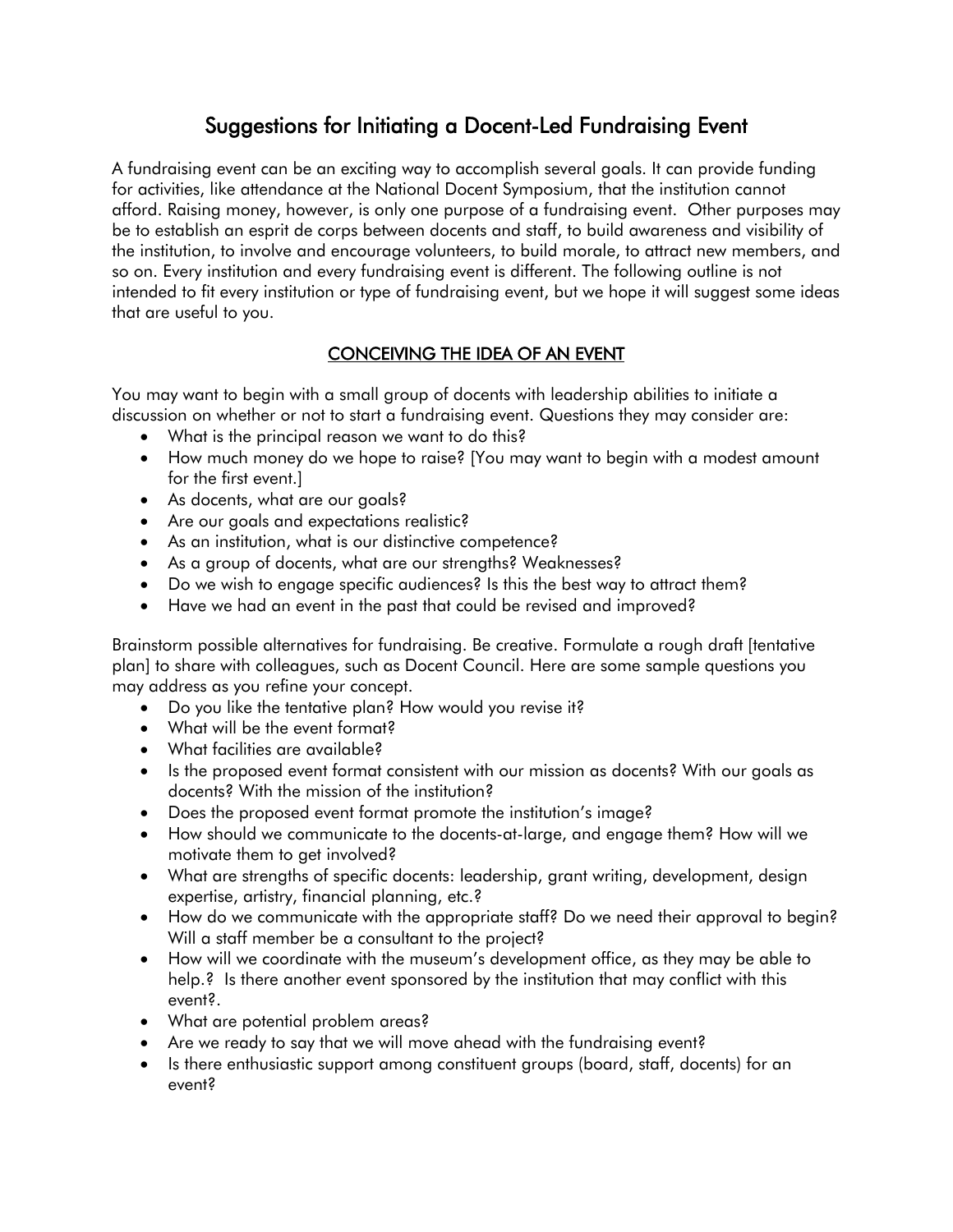Put into writing the skeleton of the plan. Communicate it to docents and staff involved. Seek all necessary approvals.

### ORGANIZING AN EVENT

One of the first tasks in organizing an event is recruiting an Event Chair/ Co-Chairs and finalizing the date, location and the event theme. The Chair/ Co-Chairs will be responsible for establishing the Committee Structure. Generally speaking, committee structure for a fundraising event falls into three main areas:

- (1) Fundraising / Revenue Generating
- (2) Logistics/ Operations
- (3) Marketing/ Printing

Fundraising/ Revenue Generating: Includes Solicitation List Development, Solicitations, Budget, Underwriting, Sponsorships, Host/Hostess, Raffle, Silent and Live Auctions, Allocations,etc.

Things to consider under Fundraising/ Revenue Generating:

- Who will serve on the fundraising committee? Leadership roles?
- Do we have adequate job descriptions for them?
- Do we have a chain of command? Who reports to whom?
- Do we have "need to know" boundaries established? Is there someone (or multiple people) who should be copied on all communications?
- Do we have a schedule for committee meetings?
- How much will it cost to stage the event? Cost per person?
- Do we have an adequate budget?
- What is a realistic ticket price?
- Are our solicitation lists updated? Are lists refined to likely donors?
- Do we have set talking points to use in all solicitations?
- Do all our solicitation letters and communications carry out chosen theme and color palette?
- Do our solicitation letters communicate the message and image you wish to project for the institution?
- Do we have a timeline for solicitation mailings and follow-up?
- Will we solicit money from grants?
- Are any donors off-limits from the administration? Did we clear this with Development Dept.?
- What type of account will we use? Who will control it?
- Do we need an Allocation Committee?
- Will staff be assisting in any ways? (Example: Donor Lists)
- Are we building relationships and making inroads for future fundraising?
- Are we building a bridge to younger people?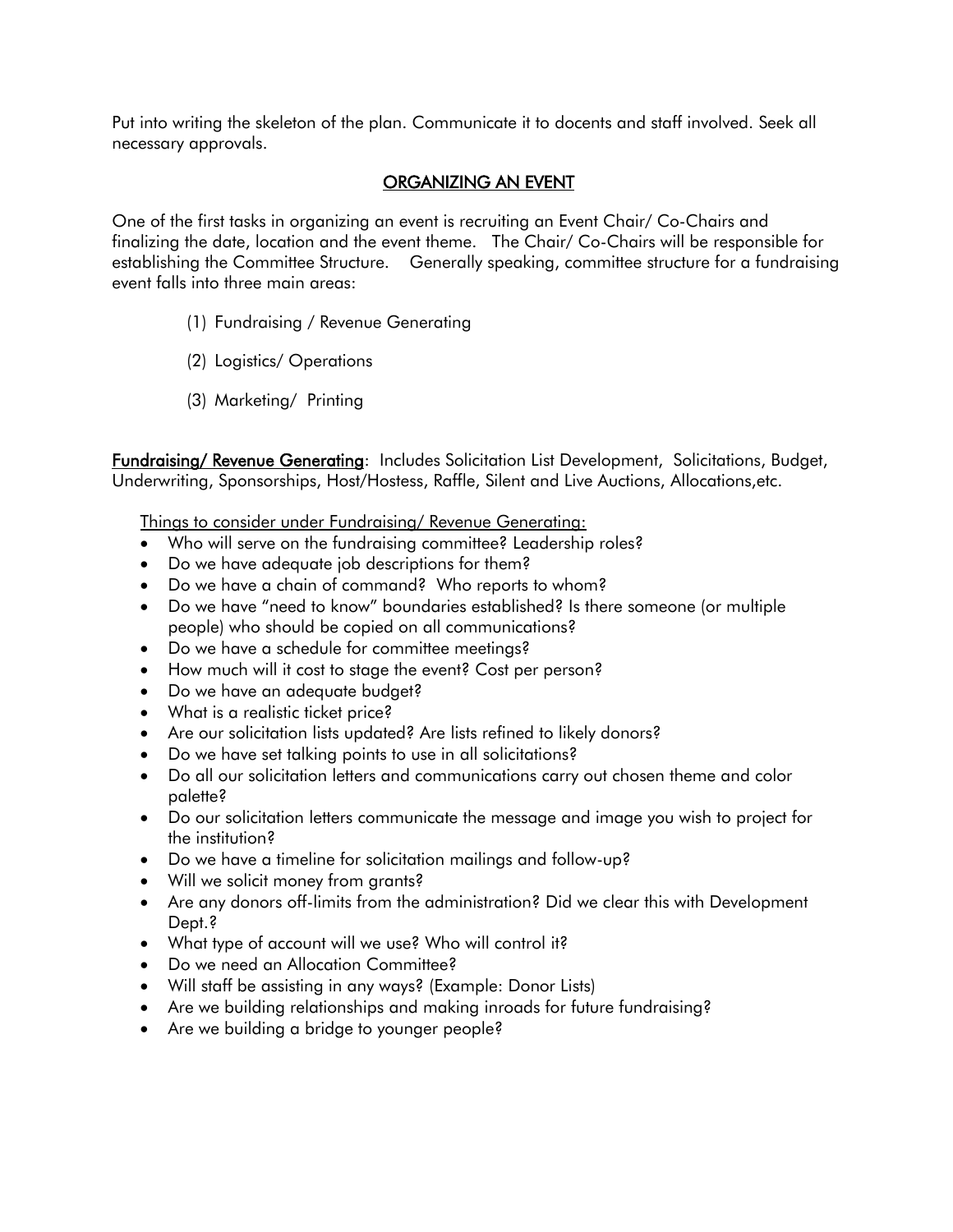Logistics/ Operations: Includes Facilities, Food and Beverage, Entertainment, Décor, Lighting, Rentals, Volunteers, Audio-Visual, Parking, Security, etc.

Things to consider under Logistics/ Operations:

- Who will serve on these committees? Leadership?
- Do we have adequate job descriptions for them?
- Do we have a realistic timeline and deadlines?
- Do we have a schedule for meetings?
- What facilities are needed? Do we need permission to use them?
- Have we established the design elements and color palette to carry out theme and set tone?
- Does our décor plan carry out this theme?
- Does our entertainment plan carry out this theme?
- Is the layout plan for the site guest friendly? Can guests easily find and access food/ bars/ restrooms?
- How many volunteers will be needed?
- Will staff be assisting in any way? (Ex: facilities, special events staff)
- Is valet/parking possible and adequate to handle anticipated numbers?
- Is security adequate to handle anticipated numbers?
- Have we assessed all rental needs and confirmed numbers with vendor?
- Do we have "need to know" boundaries established? Is there someone (or multiple people) who should be copied on all communications?
- Is flexibility built into the plan in case of weather, etc.?
- Do we know our audio visual needs?

Marketing/ printing: Includes press coverage, community announcements, social media, save the date (hard copy and digital) invitations, mailings, programs, photography, signage, etc.

#### Things to consider under Marketing/Printing:

- Who will serve on these committees? Leadership?
- Do we have adequate job descriptions for them?
- Do we have a schedule for committee meetings?
- Do we have "need to know" boundaries established? Is there someone (or multiple people) who should be copied on all communications?
- Are our mailing lists for invitations purged and updated? Mailing Lists are crucial!
- How can we use social media?
- Who will take charge of social media and keep it continually updated?
- Do we know the guidelines for submitting print material to local publications?
- Is the format of the event interesting enough that it will invite the all-important press coverage?
- Do we have a timeline that reflects print, press and media deadlines?
- Do all communications carry out chosen theme, design elements, color scheme and talking points?
- Do all communications promote the institution's mission and image?
- Are sponsors adequately acknowledged on invitations, publicity and signage?
- Are sponsors adequately acknowledged in your on-site signage?